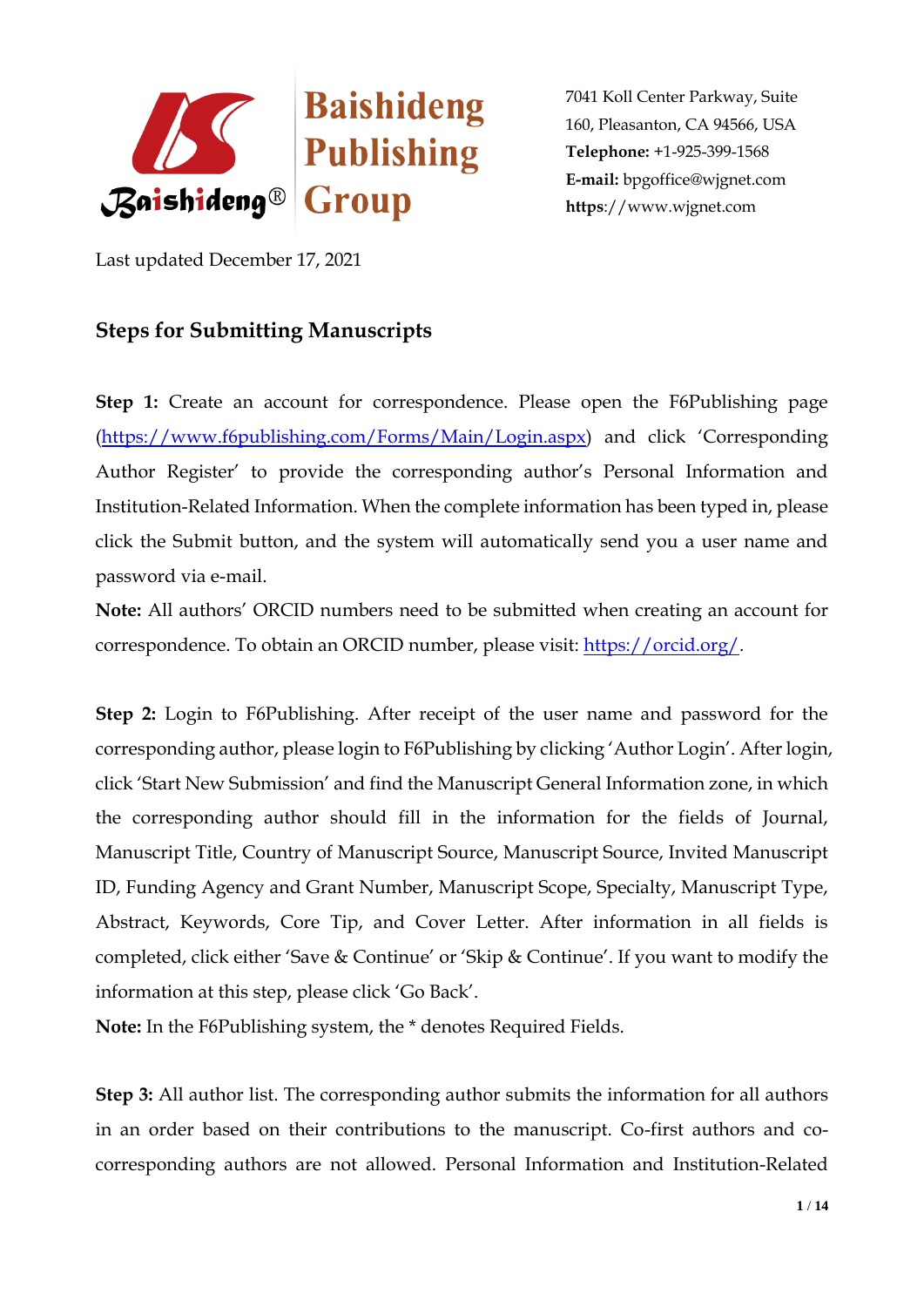

Information should be submitted for each author. The corresponding author should ensure that all information provided for the Institution-Related Information and Correspondence To fields is correct.

**Note:** Please check the box in front of 'Is Corresponding Author' to confirm and formally attest to the corresponding author status for the person providing the information.

**Step 4:** Upload manuscript and relevant files. Click the radio button (left screen) for the file type you will upload. Then, select the corresponding file(s) you will upload by clicking the 'Browse' button (right screen) and choosing the file from your computer system. The file(s) you have selected for uploading will appear in the 'Uploaded Files' box. The file uploading will be initiated by clicking the 'Submit' button (right screen). All tables and images (figures) MUST be EMBEDDED in the manuscript file; there is not a separate submission step for the tables and figures.

 After the manuscript and related documents are uploaded, click the 'Submit' button to submit all documents. Once the documents are submitted, no further changes are allowed.

 After the submission, all authors will receive an e-mail notification of receipt of the manuscript. If authors have not received the manuscript receipt or if they encountered technical problems when uploading the manuscript, please contact the F6Publishing team via the Help Desk [\(https://www.f6publishing.com/Helpdesk\)](https://www.f6publishing.com/Helpdesk) or by sending an e-mail to [submission@wjgnet.com.](mailto:submission@wjgnet.com)

 In addition, the ethics and relevant document(s) required for the different manuscript types are described below:

| Manuscript<br>type | Name(s) of ethics and relevant documents required           | Sample   |
|--------------------|-------------------------------------------------------------|----------|
| Editorial,         | (1 of 1) Non-Native Speakers of English Editing Certificate | Download |
| Review,            |                                                             |          |

**Table 1 Ethics and relevant document(s) required for the different manuscript types**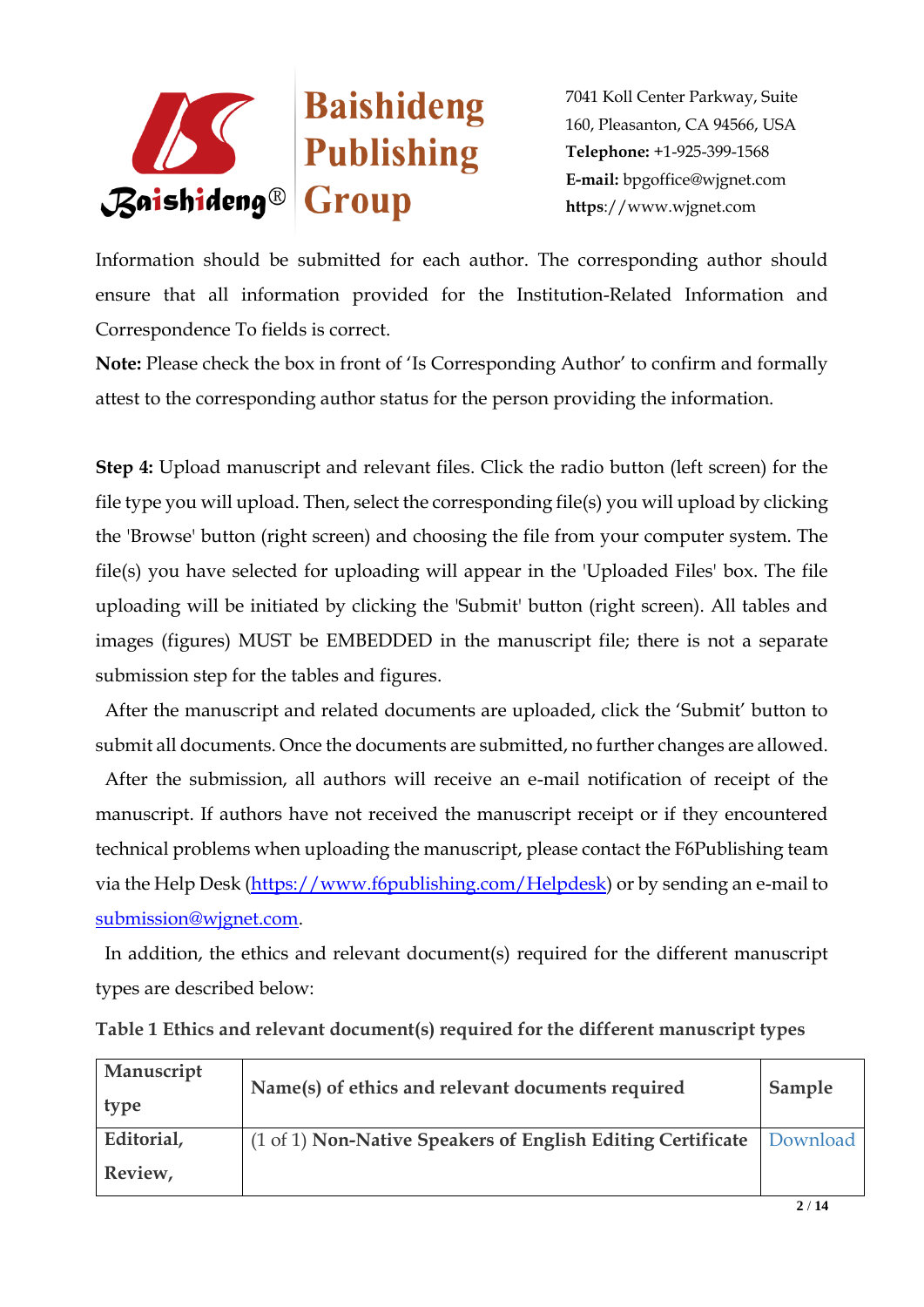

| Frontier, Field      | If the authors are non-native speakers of English, then the  |          |
|----------------------|--------------------------------------------------------------|----------|
| <b>of</b><br>Vision, | non-native speakers of English editing certificate must be   |          |
| Minireview,          | submitted. For guidelines on non-native speakers of English  |          |
| Letter to The        | editing<br>certificate, please                               |          |
| Editor,              | visit: https://www.wjgnet.com/bpg/gerinfo/240.               |          |
| Correction,          |                                                              |          |
| Retraction           |                                                              |          |
| <b>Note</b>          |                                                              |          |
| <b>Basic Study</b>   | (1 of 5) Institutional Review Board Approval Form or         | Download |
|                      | Document                                                     |          |
|                      | Please upload the primary version (PDF) of the Institutional |          |
|                      | Review Board's official approval, prepared in the official   |          |
|                      | language of the authors' country to the system; for example, |          |
|                      | authors from China should upload the Chinese version of the  |          |
|                      | document, authors from Italy should upload the Italian       |          |
|                      | version of the document, authors from Germany should         |          |
|                      | upload the Deutsch version of the document, and authors      |          |
|                      | from the United States and the United Kingdom should         |          |
|                      | upload the English version of the document, etc. For         |          |
|                      | guidelines on Institutional Review Board approval, please    |          |
|                      | visit: https://www.wjgnet.com/bpg/GerInfo/287.               |          |
|                      | (2 of 5) Institutional Animal Care and Use Committee         | Download |
|                      | <b>Approval Form or Document</b>                             |          |
|                      | Please upload the primary version (PDF) of the Institutional |          |
|                      | Animal Care and Use Committee's official approval in the     |          |
|                      | official language of the authors' country to the system; for |          |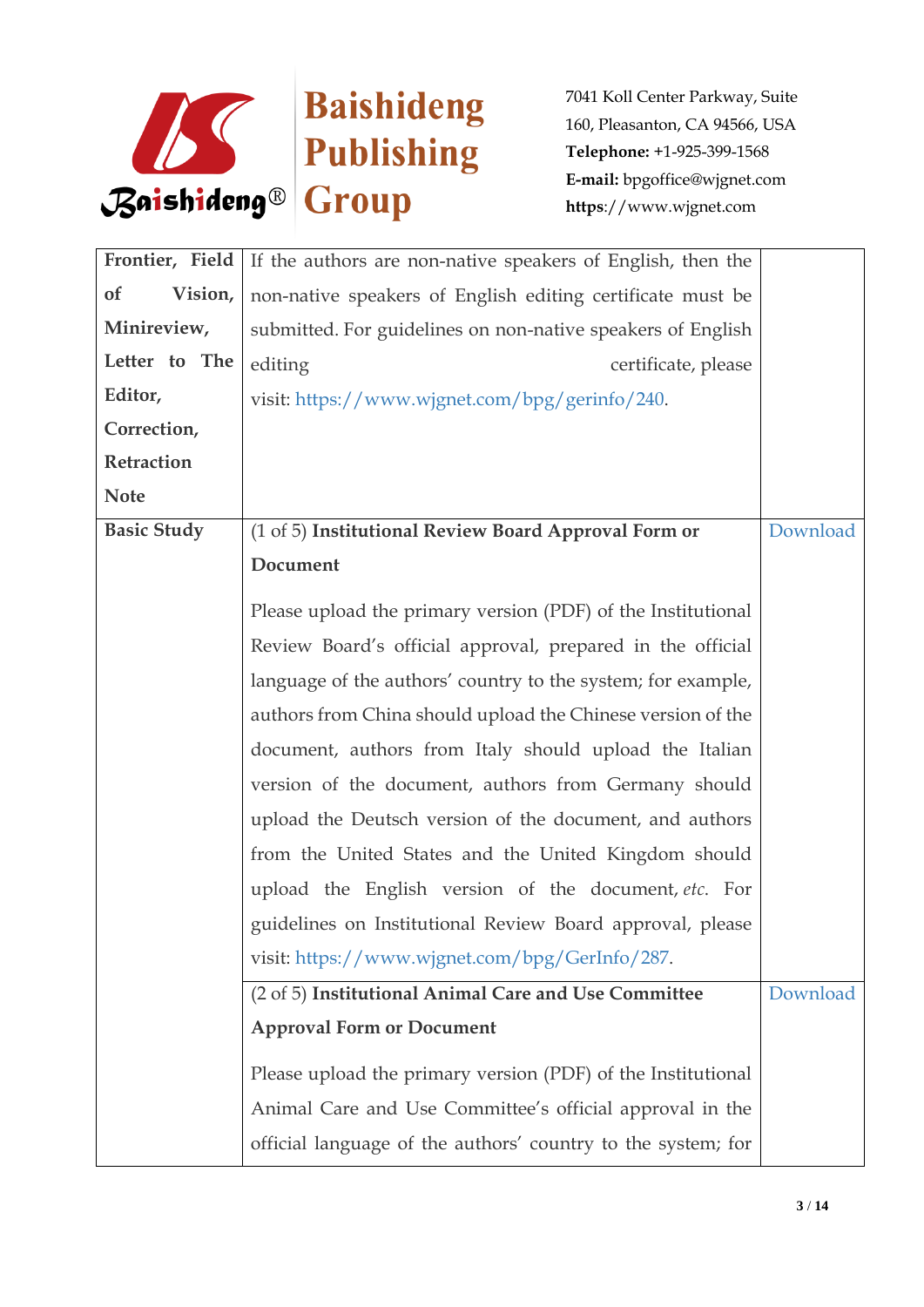

| example, authors from China should upload the Chinese        |          |
|--------------------------------------------------------------|----------|
| version of the document, authors from Italy should upload    |          |
| the Italian version of the document, authors from Germany    |          |
| should upload the Deutsch version of the document, and       |          |
| authors from the United States and the United Kingdom        |          |
| should upload the English version of the document, etc. For  |          |
| guidelines on Institutional Animal Care and Use Committee    |          |
| approval,<br>please                                          |          |
| visit: https://www.wjgnet.com/bpg/GerInfo/287.               |          |
| (3 of 5) The ARRIVE Guidelines                               | Download |
| In order to improve the quality of Basic Study manuscripts,  |          |
| authors should:                                              |          |
| 1) Download 'The ARRIVE Guidelines' before the peer          |          |
| review process;                                              |          |
| 2) Complete the ARRIVE checklist to ensure that the          |          |
| manuscript meets the requirements of the ARRIVE              |          |
| Guidelines;                                                  |          |
| 3) State on the title page of the manuscript that the ARRIVE |          |
| Guidelines have been adopted;                                |          |
| 4) And, upload the PDF version of the completed ARRIVE       |          |
| checklist to the system.                                     |          |
| (4 of 5) Biostatistics Review Certificate                    | Download |
| Please upload to the system the PDF version of a statement   |          |
| affirming that the statistical review of the study was       |          |
| performed by a biomedical statistician. For guidelines on    |          |
|                                                              |          |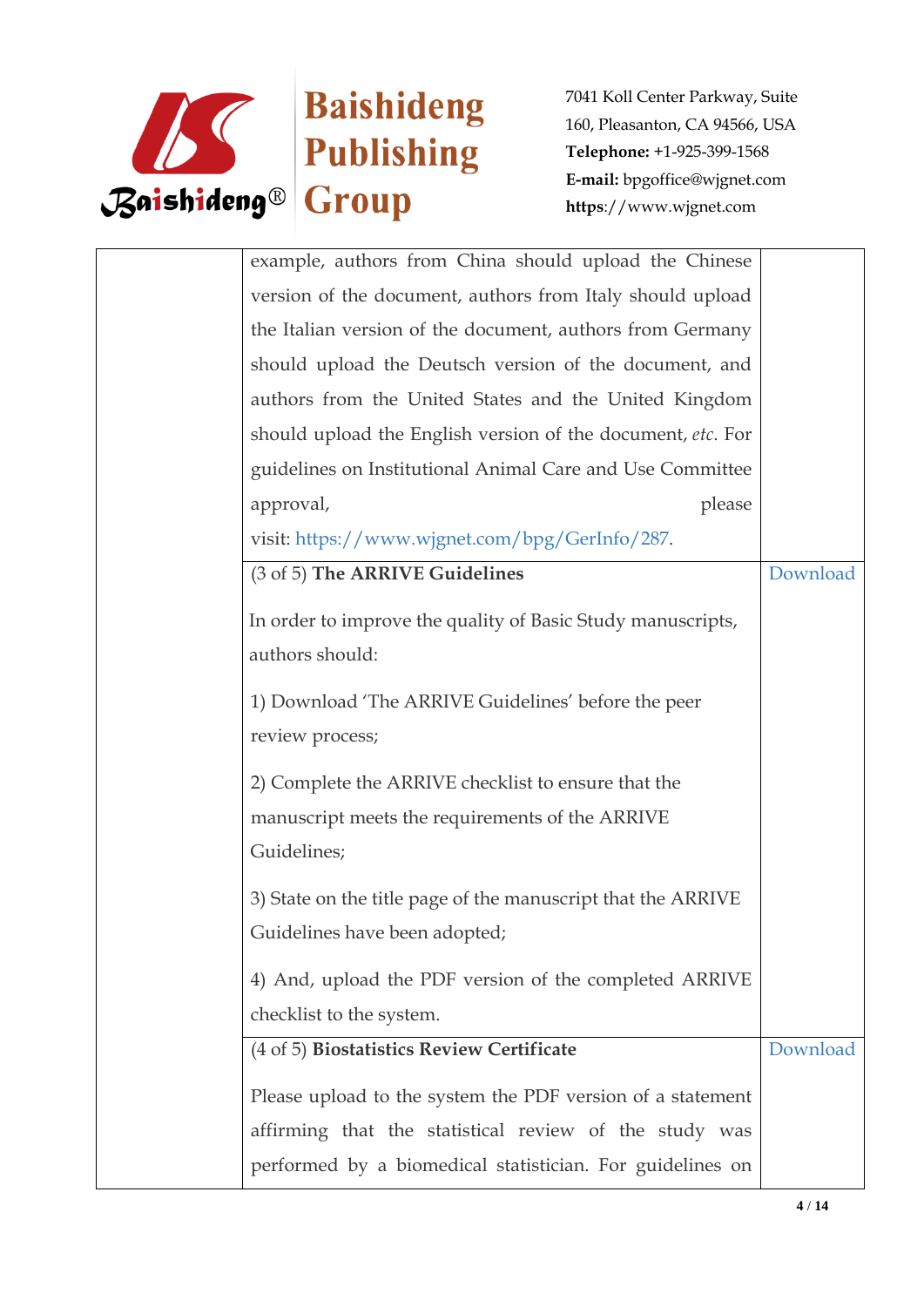

|                       | biostatistics<br>review,                                      |                     | please |          |
|-----------------------|---------------------------------------------------------------|---------------------|--------|----------|
|                       | visit: https://www.wjgnet.com/bpg/GerInfo/287.                |                     |        |          |
|                       | (5 of 5) Non-Native Speakers of English Editing Certificate   |                     |        | Download |
|                       | If the authors are non-native speakers of English, then the   |                     |        |          |
|                       | non-native speakers of English editing certificate must be    |                     |        |          |
|                       | submitted. For guidelines on non-native speakers of English   |                     |        |          |
|                       | editing                                                       | certificate, please |        |          |
|                       | visit: https://www.wjgnet.com/bpg/gerinfo/240.                |                     |        |          |
| Retrospective         | (1 of 4) Institutional Review Board Approval Form or          |                     |        | Download |
| Study, Clinical       | Document                                                      |                     |        |          |
| <b>Practice Study</b> | Please upload the primary version (PDF) of the Institutional  |                     |        |          |
|                       | Review Board's official approval in the official language of  |                     |        |          |
|                       | the authors' country to the system; for example, authors from |                     |        |          |
|                       | China should upload the Chinese version of the document,      |                     |        |          |
|                       | authors from Italy should upload the Italian version of the   |                     |        |          |
|                       | document, authors from Germany should upload the              |                     |        |          |
|                       | Deutsch version of the document, and authors from the         |                     |        |          |
|                       | United States and the United Kingdom should upload the        |                     |        |          |
|                       | English version of the document, etc. For guidelines on       |                     |        |          |
|                       | Institutional<br>Review<br>Board                              | approval,           | please |          |
|                       | visit: https://www.wjgnet.com/bpg/GerInfo/287.                |                     |        |          |
|                       | (2 of 4) Signed Informed Consent Form(s) or Document(s)       |                     |        | Download |
|                       | Please upload the primary version (PDF) of the Informed       |                     |        |          |
|                       | Consent Form that has been signed by all subjects and         |                     |        |          |
|                       | investigators of the study, prepared in the official language |                     |        |          |
|                       | of the authors' country to the system; for example, authors   |                     |        |          |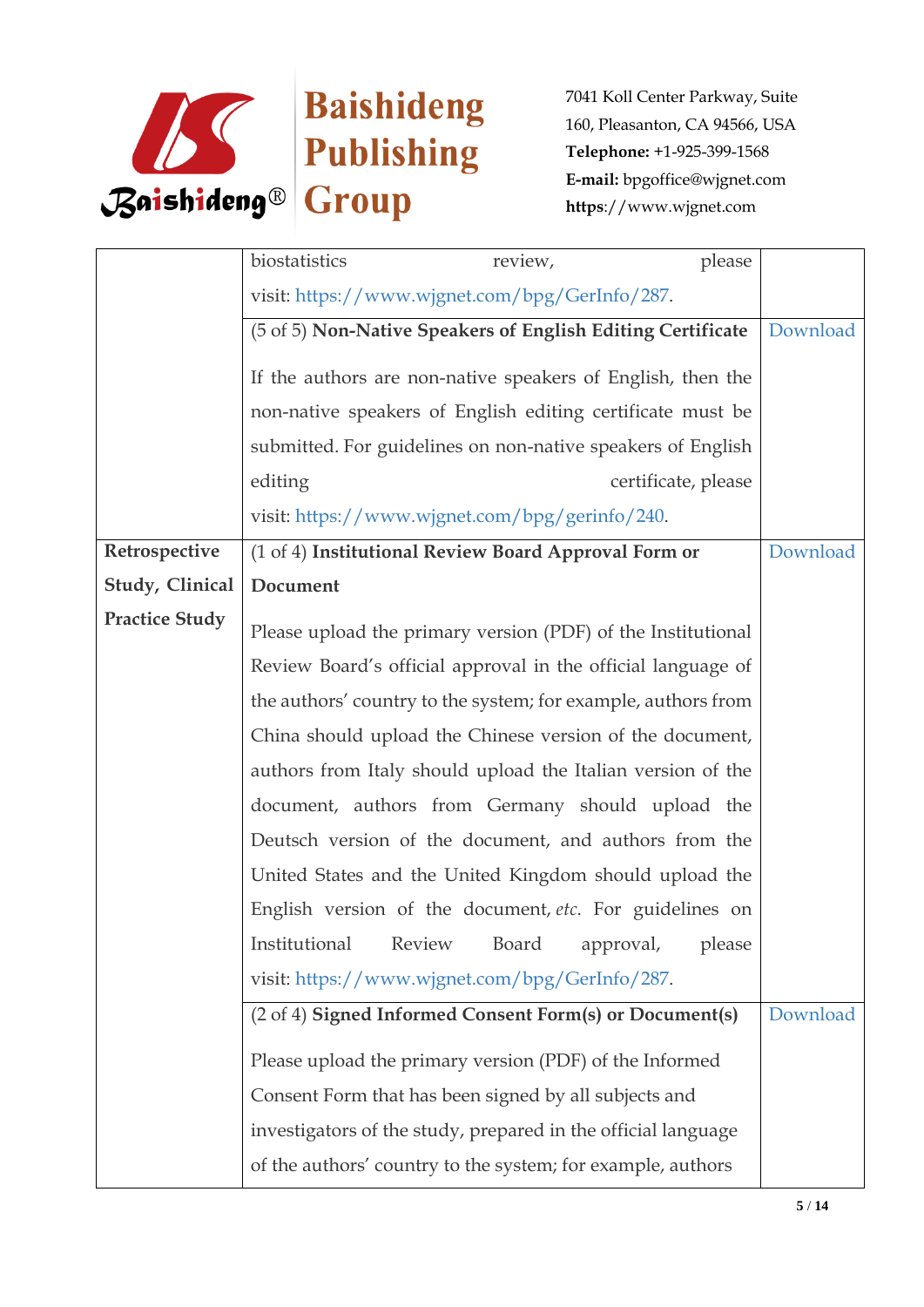

| from China should upload the Chinese version of the               |          |
|-------------------------------------------------------------------|----------|
| document, authors from Italy should upload the Italian            |          |
| version of the document, authors from Germany should              |          |
| upload the Deutsch version of the document, and authors           |          |
| from the United States and the United Kingdom should              |          |
| upload the English version of the                                 |          |
| document, etc. https://www.wjgnet.com/bpg/GerInfo/287.            |          |
| Note: To obey the publication ethics and improve the              |          |
| protection of all patients' rights to privacy, the authors should |          |
| provide the informed consent form on which the patient's          |          |
| name, birthday, address, ward, bed number, hospital number        |          |
| and other private information are obfuscated.                     |          |
| (3 of 4) Biostatistics Review Certificate                         | Download |
| Please upload the PDF version of a statement affirming that       |          |
| the statistical review of the study was performed by a            |          |
| biomedical statistician to the system. For guidelines on          |          |
| biostatistics<br>review,<br>please                                |          |
| visit: https://www.wjgnet.com/bpg/GerInfo/287.                    |          |
| (4 of 4) Non-Native Speakers of English Editing Certificate       | Download |
| If the authors are non-native speakers of English, then the       |          |
| non-native speakers of English editing certificate must be        |          |
| submitted. For guidelines on non-native speakers of English       |          |
| editing<br>certificate, please                                    |          |
| visit: https://www.wjgnet.com/bpg/gerinfo/240.                    |          |
|                                                                   |          |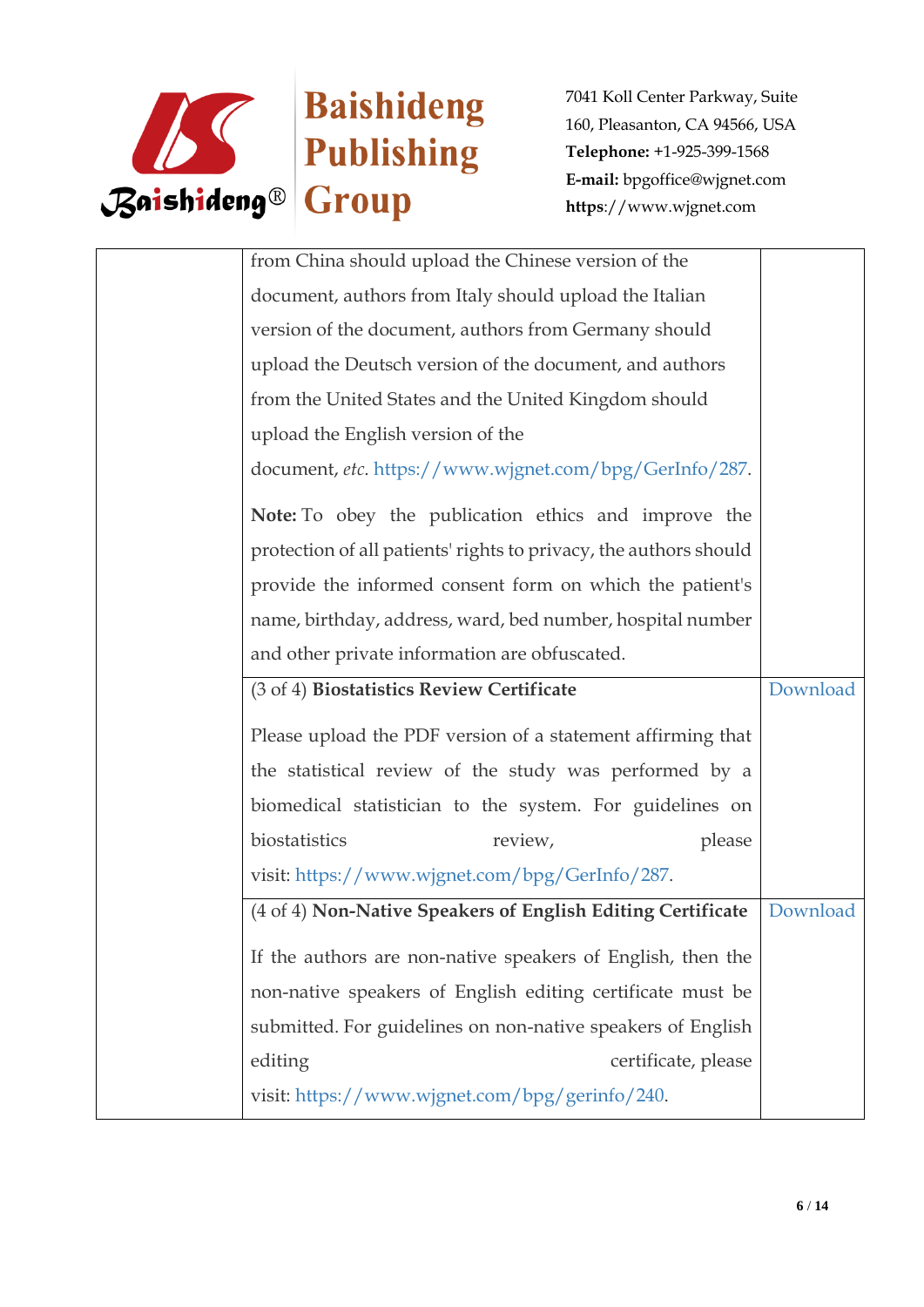

| <b>Case Control</b>                                             | (1 of 5) Institutional Review Board Approval Form or                                                                                                                                                                                                                                                                                                                                                                                                                                                                                                                                                                                                                                                                                                                                                                                                                                                                                                                                                                                                                                                                                                                                                                                                                                                                                       | Download |
|-----------------------------------------------------------------|--------------------------------------------------------------------------------------------------------------------------------------------------------------------------------------------------------------------------------------------------------------------------------------------------------------------------------------------------------------------------------------------------------------------------------------------------------------------------------------------------------------------------------------------------------------------------------------------------------------------------------------------------------------------------------------------------------------------------------------------------------------------------------------------------------------------------------------------------------------------------------------------------------------------------------------------------------------------------------------------------------------------------------------------------------------------------------------------------------------------------------------------------------------------------------------------------------------------------------------------------------------------------------------------------------------------------------------------|----------|
| Study,                                                          | Document                                                                                                                                                                                                                                                                                                                                                                                                                                                                                                                                                                                                                                                                                                                                                                                                                                                                                                                                                                                                                                                                                                                                                                                                                                                                                                                                   |          |
| Observational<br>Study,<br>Retrospective<br><b>Cohort Study</b> | Please upload the primary version (PDF) of the Institutional<br>Review Board's official approval in the official language of<br>the authors' country to the system; for example, authors from<br>China should upload the Chinese version of the document,<br>authors from Italy should upload the Italian version of the<br>document, authors from Germany should upload the<br>Deutsch version of the document, and authors from the<br>United States and the United Kingdom should upload the<br>English version of the document, etc. For guidelines on<br>Institutional<br>Review<br>Board<br>please<br>approval,<br>visit: https://www.wjgnet.com/bpg/GerInfo/287.<br>(2 of 5) Signed Informed Consent Form(s) or Document(s)<br>Please upload the primary version (PDF) of the Informed<br>Consent Form that has been signed by all subjects and<br>investigators of the study, prepared in the official language<br>of the authors' country to the system; for example, authors<br>from China should upload the Chinese version of the<br>document, authors from Italy should upload the Italian<br>version of the document, authors from Germany should<br>upload the Deutsch version of the document, and authors<br>from the United States and the United Kingdom should<br>upload the English version of the document, etc. For | Download |
|                                                                 | guidelines on informed consent, please<br>visit: https://www.wjgnet.com/bpg/GerInfo/287.                                                                                                                                                                                                                                                                                                                                                                                                                                                                                                                                                                                                                                                                                                                                                                                                                                                                                                                                                                                                                                                                                                                                                                                                                                                   |          |
|                                                                 |                                                                                                                                                                                                                                                                                                                                                                                                                                                                                                                                                                                                                                                                                                                                                                                                                                                                                                                                                                                                                                                                                                                                                                                                                                                                                                                                            |          |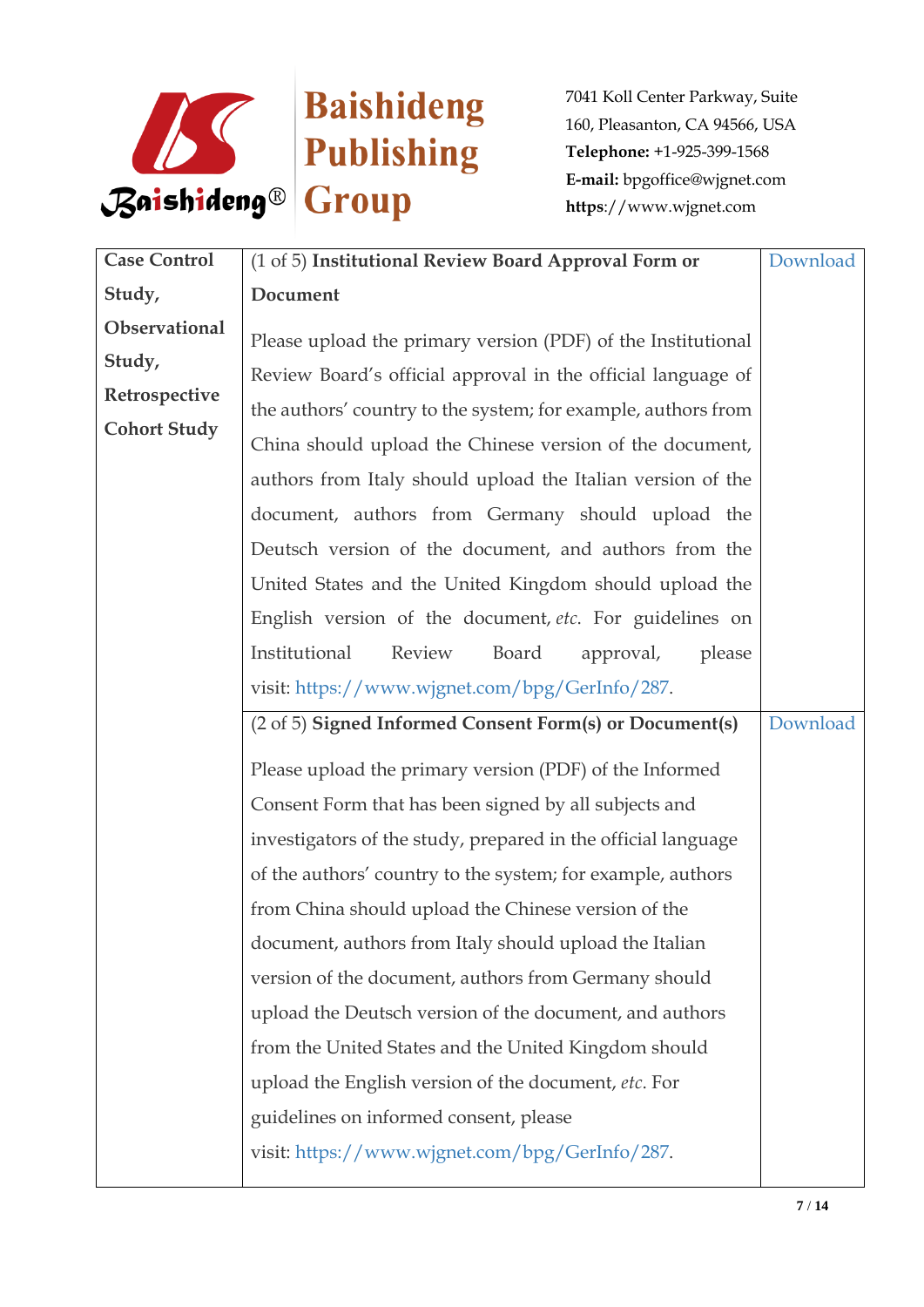

| Note: To obey the publication ethics and improve the              |          |
|-------------------------------------------------------------------|----------|
| protection of all patients' rights to privacy, the authors should |          |
| provide the informed consent form on which the patient's          |          |
| name, birthday, address, ward, bed number, hospital number        |          |
| and other private information are obfuscated.                     |          |
| (3 of 5) STROBE Statement                                         | Download |
| In order to improve the quality of Case Control study,            |          |
| Observational study and Retrospective Cohort study                |          |
| manuscripts, authors should:                                      |          |
| 1) Download the 'STROBE Statement-checklist of items              |          |
| that should be included in reports of observational studies'      |          |
| before the peer review process;                                   |          |
| 2) Complete the checklist to ensure that the manuscript           |          |
| meets the requirements of the STROBE Statement;                   |          |
| 3) State on the title page of the manuscript that the             |          |
| guidelines of the STROBE Statement have been adopted;             |          |
| 4) And, upload the PDF version of the completed checklist to      |          |
| the system.                                                       |          |
| (4 of 5) Biostatistics Review Certificate                         | Download |
| Please upload the PDF version of a statement affirming that       |          |
| the statistical review of the study was performed by a            |          |
| biomedical statistician to the system. For guidelines on          |          |
| biostatistics<br>review,<br>please                                |          |
| visit: https://www.wjgnet.com/bpg/GerInfo/287.                    |          |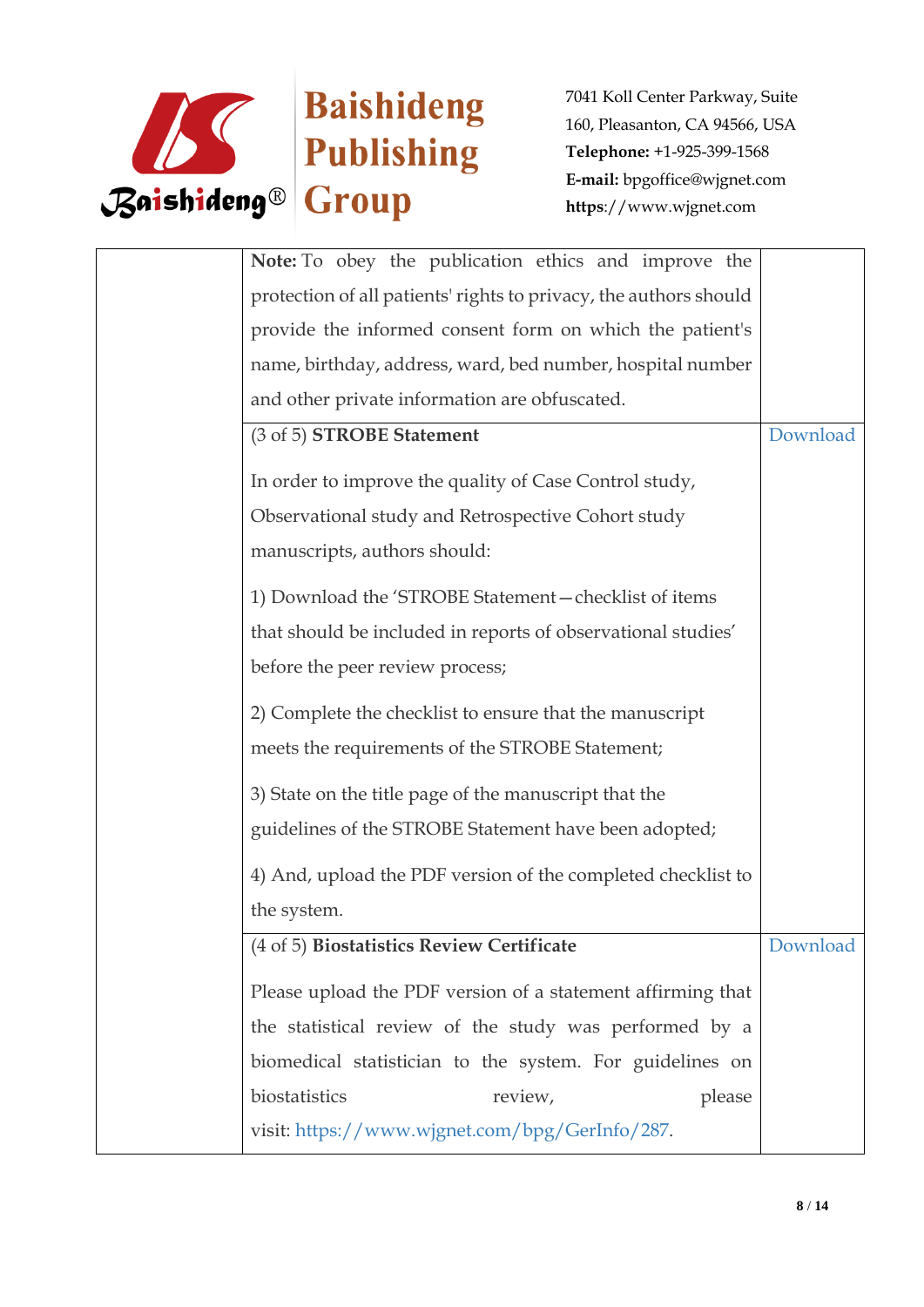

|                                                                                                                                                                                                                                                                                                                                                                                                                                                                                                                                                                                                                                                                     | Download                                                                                                                                                                          |
|---------------------------------------------------------------------------------------------------------------------------------------------------------------------------------------------------------------------------------------------------------------------------------------------------------------------------------------------------------------------------------------------------------------------------------------------------------------------------------------------------------------------------------------------------------------------------------------------------------------------------------------------------------------------|-----------------------------------------------------------------------------------------------------------------------------------------------------------------------------------|
| If the authors are non-native speakers of English, then the<br>non-native speakers of English editing certificate must be<br>submitted. For guidelines on non-native speakers of English<br>editing<br>certificate, please                                                                                                                                                                                                                                                                                                                                                                                                                                          |                                                                                                                                                                                   |
|                                                                                                                                                                                                                                                                                                                                                                                                                                                                                                                                                                                                                                                                     | Download                                                                                                                                                                          |
|                                                                                                                                                                                                                                                                                                                                                                                                                                                                                                                                                                                                                                                                     |                                                                                                                                                                                   |
| Please upload the primary version (PDF) of the Institutional<br>Review Board's official approval in official language of the<br>authors' country to the system; for example, authors from<br>China should upload the Chinese version of the document,<br>authors from Italy should upload the Italian version of the<br>document, authors from Germany should upload the<br>Deutsch version of the document, and authors from the<br>United States and the United Kingdom should upload the<br>English version of the document, etc. For guidelines on<br>Institutional<br>Review<br>Board<br>approval,<br>please<br>visit: https://www.wjgnet.com/bpg/GerInfo/287. |                                                                                                                                                                                   |
| (2 of 6) Clinical Trial Registration Statement<br>Please upload the PDF version of the document providing the<br>registration identification number and the URL for the trial's<br>registry. For guidelines on clinical trial registration, please<br>visit: https://www.wjgnet.com/bpg/GerInfo/287.<br>(3 of 6) Signed Informed Consent Form(s) or Document(s)                                                                                                                                                                                                                                                                                                     | Download<br>Download                                                                                                                                                              |
|                                                                                                                                                                                                                                                                                                                                                                                                                                                                                                                                                                                                                                                                     | (5 of 5) Non-Native Speakers of English Editing Certificate<br>visit: https://www.wjgnet.com/bpg/gerinfo/240.<br>(1 of 6) Institutional Review Board Approval Form or<br>Document |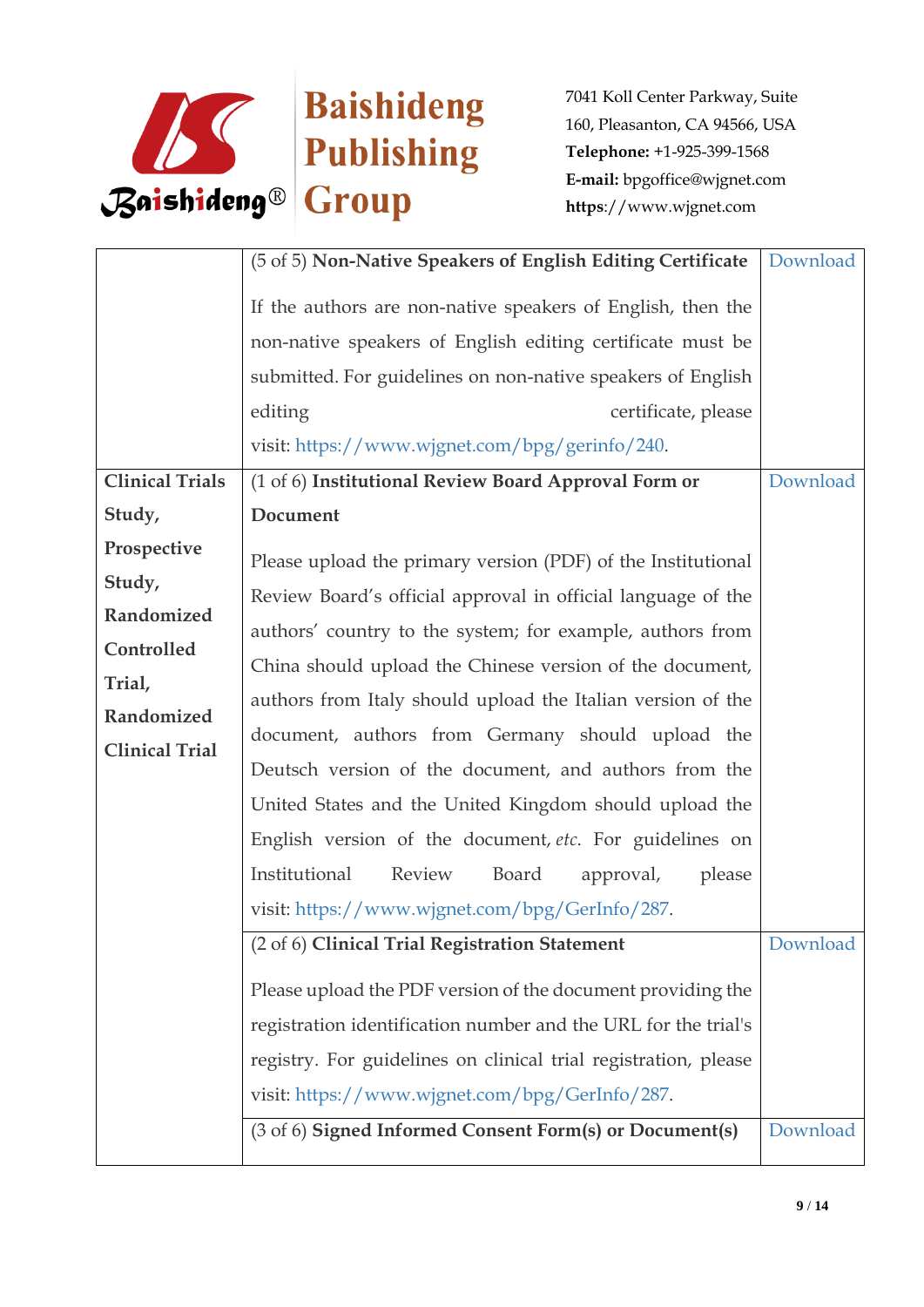

| Please upload the primary version (PDF) of the Informed           |          |
|-------------------------------------------------------------------|----------|
| Consent Form that has been signed by all subjects and             |          |
| investigators of the study, prepared in the official language     |          |
| of the authors' country to the system; for example, authors       |          |
| from China should upload the Chinese version of the               |          |
| document, authors from Italy should upload the Italian            |          |
| version of the document, authors from Germany should              |          |
| upload the Deutsch version of the document, and authors           |          |
| from the United States and the United Kingdom should              |          |
| upload the English version of the document, etc. For              |          |
| guidelines on informed consent, please                            |          |
| visit: https://www.wjgnet.com/bpg/GerInfo/287.                    |          |
| Note: To obey the publication ethics and improve the              |          |
| protection of all patients' rights to privacy, the authors should |          |
| provide the informed consent form on which the patient's          |          |
| name, birthday, address, ward, bed number, hospital number        |          |
| and other private information are obfuscated.                     |          |
| (4 of 6) CONSORT 2010 Statement                                   | Download |
|                                                                   |          |
| In order to improve the quality of Clinical Trials study,         |          |
| Prospective study, Randomized Controlled trial and                |          |
| Randomized Clinical trial manuscripts, authors should:            |          |
| 1) Download the 'CONSORT 2010 checklist of information            |          |
| to include when reporting a randomised trial' before the          |          |
| peer review process;                                              |          |
|                                                                   |          |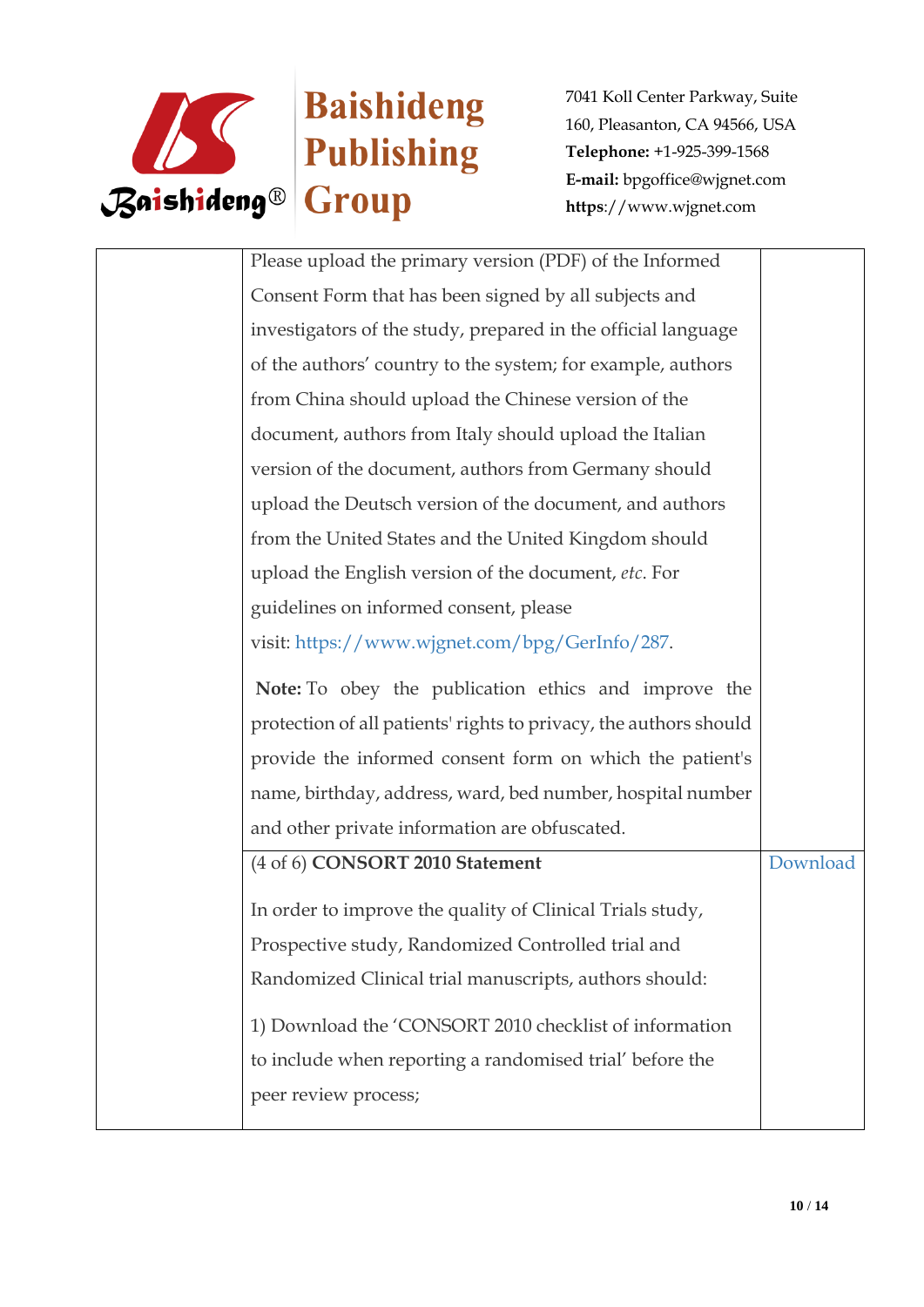

|                 | 2) Complete the checklist to ensure that the manuscript                    |          |
|-----------------|----------------------------------------------------------------------------|----------|
|                 | meets the requirements of the CONSORT 2010 Statement;                      |          |
|                 | 3) State on the title page of the manuscript that the                      |          |
|                 | guidelines of the CONSORT 2010 Statement have been                         |          |
|                 | adopted;                                                                   |          |
|                 | 4) And, upload the PDF version of the completed checklist to               |          |
|                 | the system.                                                                |          |
|                 | (5 of 6) Biostatistics Review Certificate                                  | Download |
|                 | Please upload the PDF version of a statement affirming that                |          |
|                 | the statistical review of the study was performed by a                     |          |
|                 | biomedical statistician to the system. For guidelines on                   |          |
|                 |                                                                            |          |
|                 | biostatistics<br>review,<br>please                                         |          |
|                 | visit: https://www.wjgnet.com/bpg/GerInfo/287.                             |          |
|                 | (6 of 6) Non-Native Speakers of English Editing Certificate                | Download |
|                 | If the authors are non-native speakers of English, then the                |          |
|                 | non-native speakers of English editing certificate must be                 |          |
|                 | submitted. For guidelines on non-native speakers of English                |          |
|                 | editing<br>certificate, please                                             |          |
|                 | visit: https://www.wjgnet.com/bpg/gerinfo/240.                             |          |
| Evidence-       | (1 of 3) PRISMA 2009 Checklist                                             | Download |
| <b>Based</b>    |                                                                            |          |
| Medicine,       | In order to improve the quality of Systematic review and                   |          |
| Scientometrics, | Meta-Analysis manuscripts, authors should:                                 |          |
| Systematic      | 1) Download the 'PRISMA 2009 Checklist' before the peer<br>review process; |          |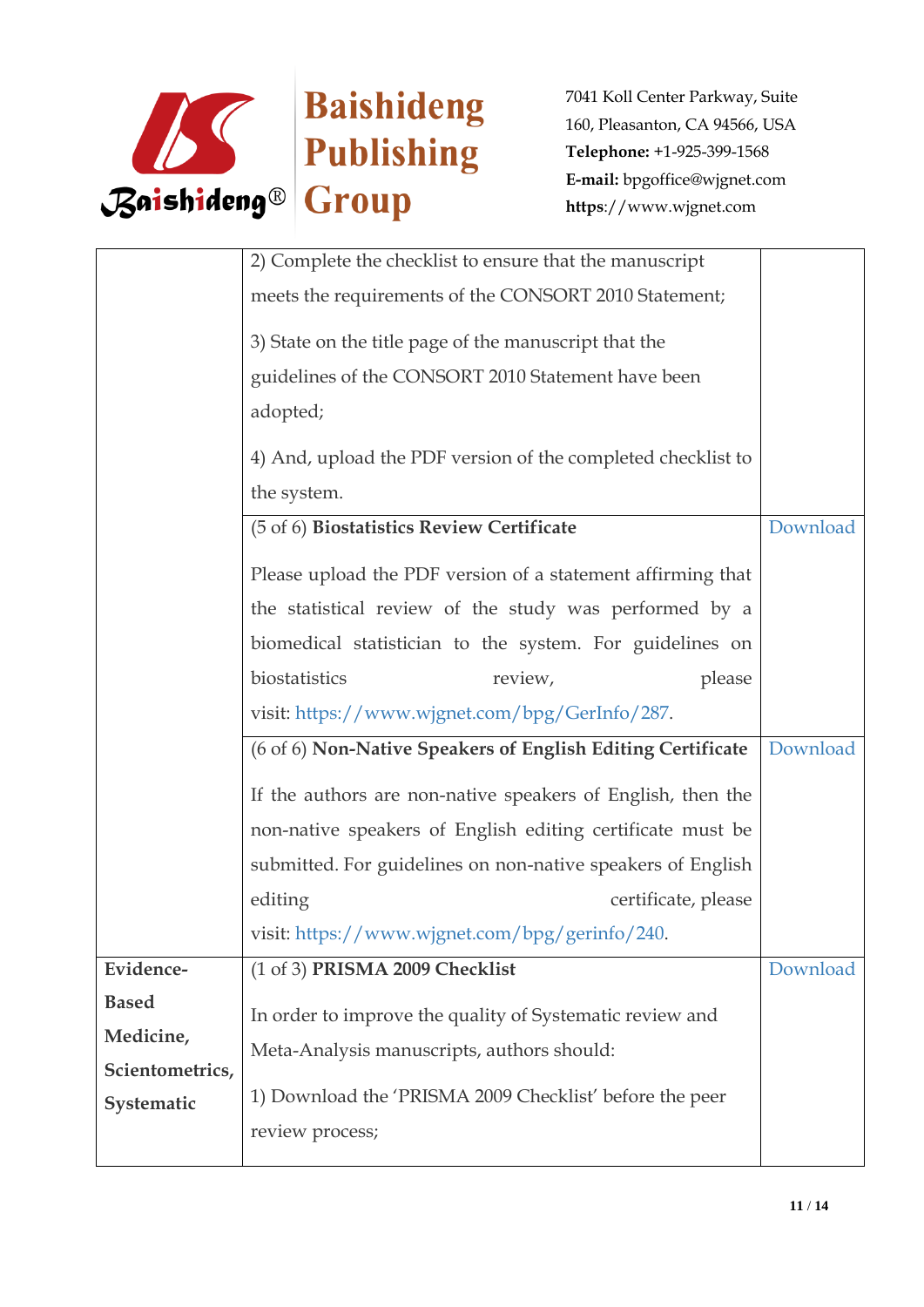

| Review, Meta-      | 2) Complete the checklist to ensure that the manuscript         |          |
|--------------------|-----------------------------------------------------------------|----------|
| Analysis           | meets the requirements of the PRISMA 2009 Statement;            |          |
|                    | 3) State on the title page of the manuscript that the           |          |
|                    | guidelines of the PRISMA 2009 Statement have been               |          |
|                    | adopted;                                                        |          |
|                    | 4) And, upload the PDF version of the completed checklist to    |          |
|                    | the system.                                                     |          |
|                    | (2 of 3) Biostatistics Review Certificate                       | Download |
|                    | Please upload the PDF version of a statement affirming that     |          |
|                    | the statistical review of the study was performed by a          |          |
|                    | biomedical statistician to the system. For guidelines on        |          |
|                    | biostatistics<br>please<br>review,                              |          |
|                    | visit: https://www.wjgnet.com/bpg/GerInfo/287.                  |          |
|                    | (3 of 3) Non-Native Speakers of English Editing Certificate     | Download |
|                    | If the authors are non-native speakers of English, then the     |          |
|                    | non-native speakers of English editing certificate must be      |          |
|                    | submitted. For guidelines on non-native speakers of English     |          |
|                    | editing<br>certificate, please                                  |          |
|                    | visit: https://www.wjgnet.com/bpg/gerinfo/240.                  |          |
| <b>Case Report</b> | (1 of 3) Signed Consent for Treatment Form(s) or                | Download |
|                    | Document(s)                                                     |          |
|                    | Please upload the primary version (PDF) of the Consent for      |          |
|                    | Treatment Form(s) or Document(s) that has been signed by        |          |
|                    | the patients in the study, prepared in the official language of |          |
|                    | the authors' country to the system; for example, authors        |          |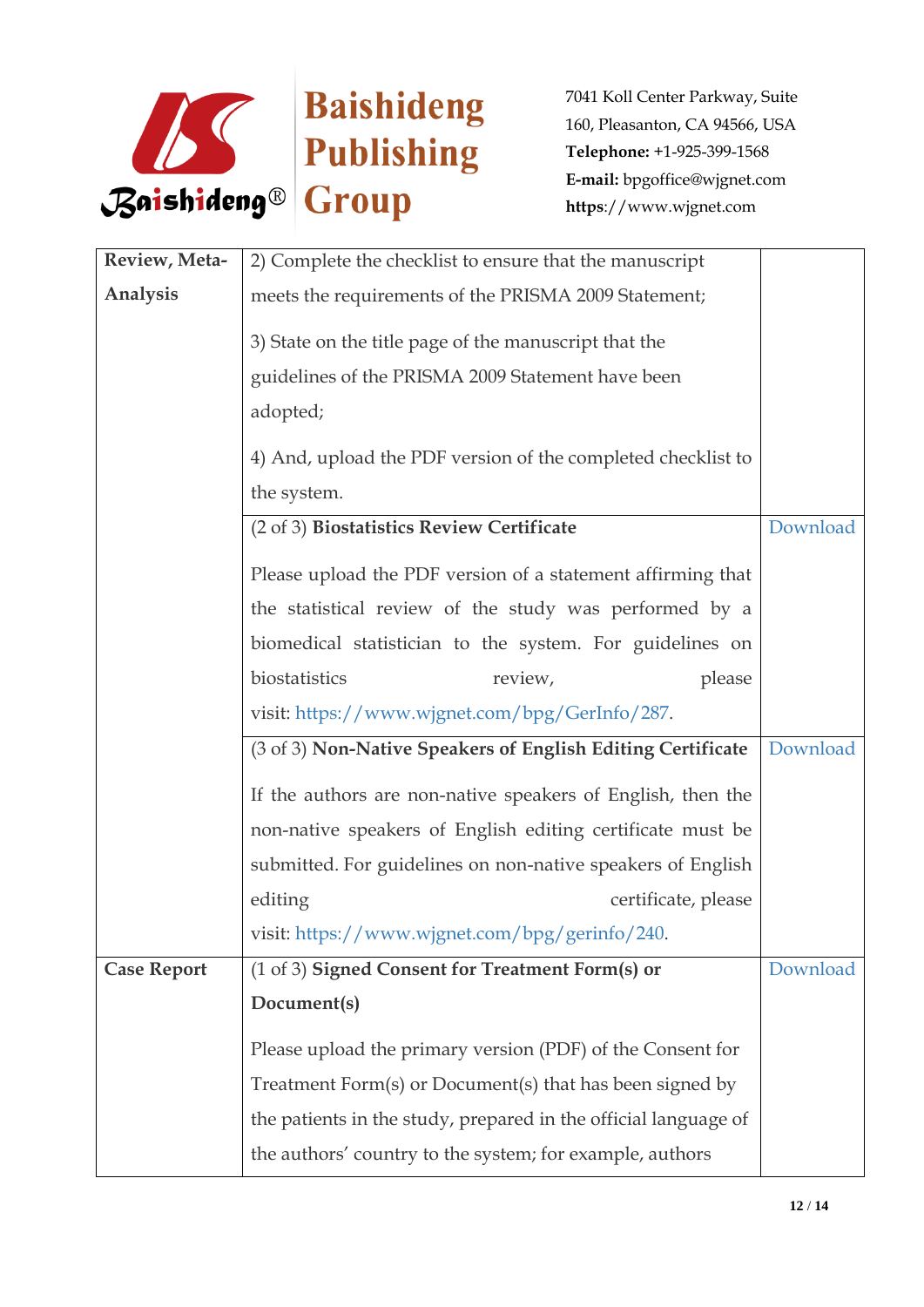

| from China should upload the Chinese version of the               |          |
|-------------------------------------------------------------------|----------|
| document, authors from Italy should upload the Italian            |          |
| version of the document, authors from Germany should              |          |
| upload the Deutsch version of the document, and authors           |          |
| from the United States and the United Kingdom should              |          |
| upload the English version of the document, etc. For              |          |
| guidelines on informed consent, please                            |          |
| visit: https://www.wjgnet.com/bpg/GerInfo/287.                    |          |
| Note: To obey the publication ethics and improve the              |          |
| protection of all patients' rights to privacy, the authors should |          |
| provide the informed consent form on which the patient's          |          |
| name, birthday, address, ward, bed number, hospital number        |          |
| and other private information are obfuscated.                     |          |
|                                                                   |          |
| (2 of 3) CARE Checklist - 2016: Information for writing a         | Download |
| case report                                                       |          |
| In order to improve the quality of Case report manuscripts,       |          |
| authors should:                                                   |          |
|                                                                   |          |
| 1) Download the 'CARE Checklist - 2016: Information for           |          |
| writing a case report' before the peer review process;            |          |
| 2) Complete the checklist to ensure that the manuscript meets     |          |
| the requirements of the CARE Checklist - 2016: Information        |          |
| for writing a case report;                                        |          |
| 3) State on the title page of the manuscript that the guidelines  |          |
| of the "CARE Checklist - 2016: Information for writing a case     |          |
| report" have been adopted;                                        |          |